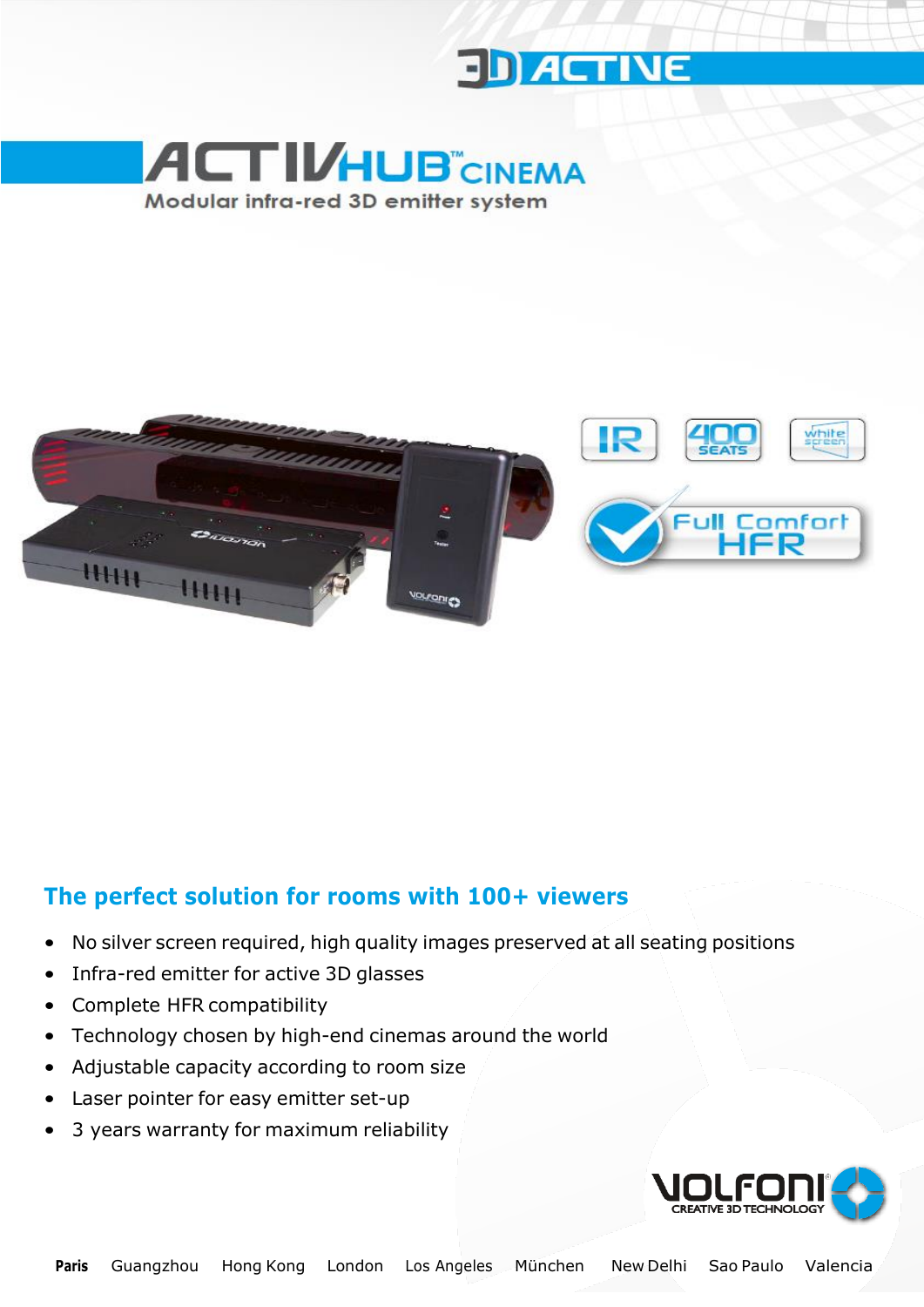# **ACTIVHUB** CINEMA R (R)





### **PERFORMANCE**

| Number of seats    |
|--------------------|
| Projector type     |
| Screen             |
| Compatible glasses |

400 seats (modular) DLP, DILA White-gain $1.0/1.2/...$ Volfoni IR 3D glasses

## **COMPATIBILITY**

| <b>3D projectors</b>                 |                 |
|--------------------------------------|-----------------|
| $DCI^*$                              | Yes             |
| <b>DLP</b>                           | Yes             |
| 3xDLP                                | Yes             |
| DILA (JVC, DreamVision, Wolf Cinema) | Yes             |
| 3xLCD (Epson, Panasonic)             | No.             |
| <b>3D sync source</b>                |                 |
| GPIO (3D Cinema)                     | Yes             |
| <b>BNC</b>                           | Yes             |
| <b>3D Protocols</b>                  | <b>Emission</b> |
| 3D Cinema (IR)                       | Yes             |
| <b>Frame Rates</b>                   |                 |
| 96 Hz HFR & Home Cinema 3D           | Yes             |
| 120HzSportHFR&3D-Ready™              | Yes             |
| 144 Hz Triple Flash 3D Cinema        | Yes             |
| 192 HzHFR Full Comfort               | Yes             |

**SPECIFICATIONS**

| <b>Power</b>                     |                                           |
|----------------------------------|-------------------------------------------|
| Supply<br>Consumption            | 24 VDC / 110-240 VAC<br>10W               |
| <b>Certification</b>             |                                           |
| CE<br><b>ROHS</b>                | Yes<br>Yes                                |
| <b>Qualification</b>             |                                           |
| Disney                           | Yes                                       |
| <b>Infra-red</b>                 |                                           |
| Wavelength<br>IR range           | 940nm<br>Up to 75 m (246 ft)              |
| <b>Laser</b>                     |                                           |
| Power<br>Wavelength<br>Class     | $0.5$ mW<br>650 nm $\pm$ 10<br>IIIa       |
| <b>Logistics</b>                 |                                           |
| Operating temperature            | 0°C / 40°C<br>(32°F to 104°F)             |
| Storage temperature              | $-10^{\circ}$ C / 60°C<br>(14°F to 140°F) |
| Relative humidity                | 20% to 80%                                |
| Synchronizer dimensions: (LxWxH) | 240x110x40 mm<br>(9.44x4.33x1.57in)       |
| Emitter dimensions: (LxWxH)      | 360x70x45 mm<br>(14.1x2.75x1.77in)        |
| Synchronizer weight              | 340g (11.9 oz)                            |
| Emitterweight                    | 440g (15.5 oz)                            |
| Warranty                         | 3 years                                   |

## **PACKAGING**

**Composition**

- ActivHub Cinema (1 synchronizer+ 2 IR emitters)
- 1 SUB-D37/SUB-D9 cable
- 2 SUB-D9/SUB-D9 cables
- 2 Universal mount fastening 1 Power supply adapter
- 1 Power supply cable
- 1 Activ 3D glasses tester with 3 batteries
- 1 User guide

#### **Weight and Dimensions**

\* Barco, Christie, Cinemeccanica, Kinoton, Nec **Packaging Contract City Contract City Packaging dimensions (LxWxH)** 400x200x185mm

(15.7x7.87x7.2in) Packaging weight 3,3kg (116.4oz) Order reference VPES-01000